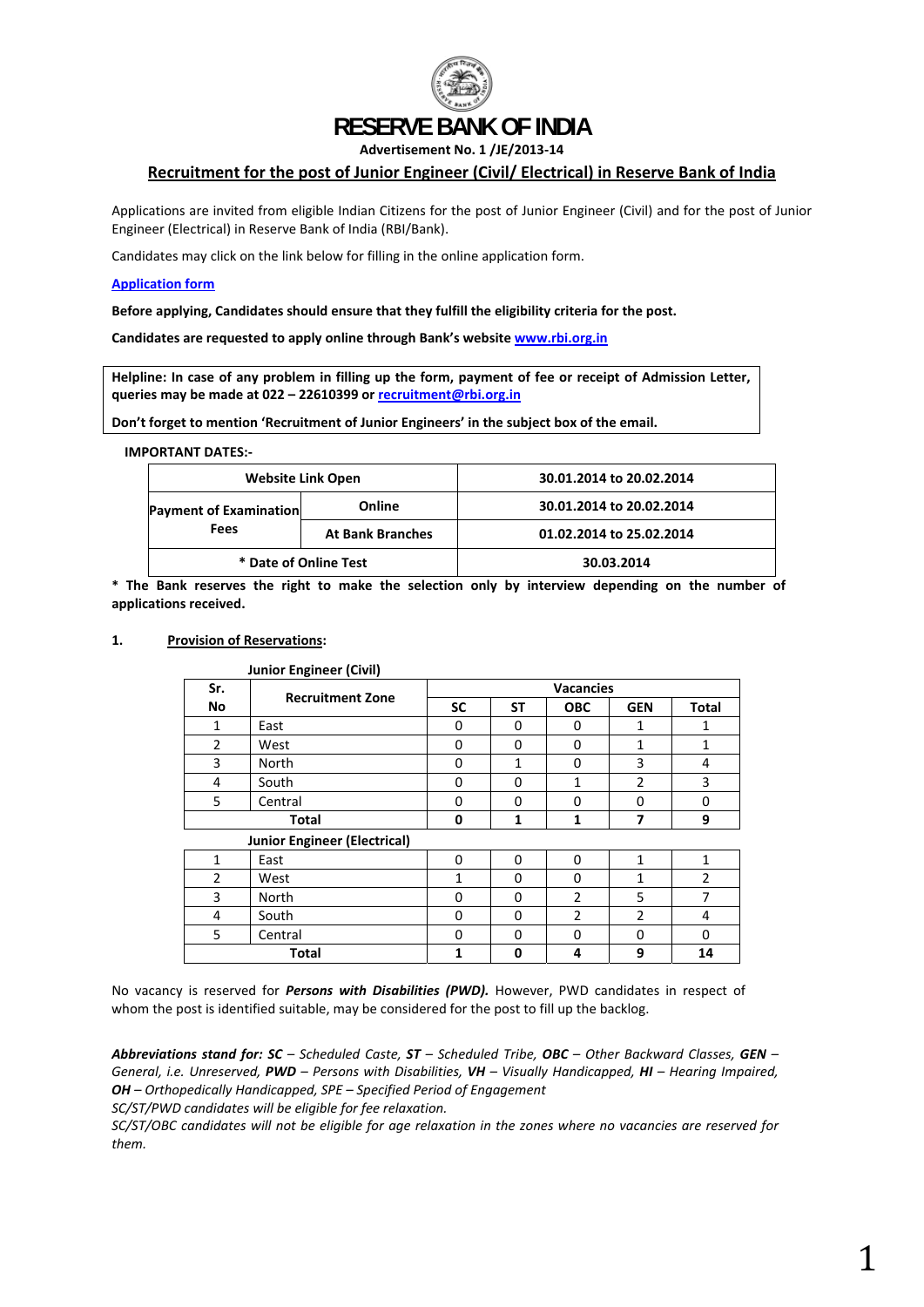| Zone         | <b>Regional jurisdiction</b>                                                                  |  |
|--------------|-----------------------------------------------------------------------------------------------|--|
| East Zone    | West Bengal, Bihar, Jharkhand, Orissa, Assam, Arunachal Pradesh, Manipur, Meghalaya, Mizoram, |  |
|              | Nagaland, Tripura, Sikkim, Andaman and Nicobar Islands                                        |  |
| West Zone    | Maharashtra (excluding Vidarbha region), Goa, Union Territories of Dadra and Nagar Haveli,    |  |
|              | Gujarat, Union Territories of Daman and Diu                                                   |  |
| North Zone   | Delhi, Haryana, Himachal Pradesh, Punjab, Rajasthan, Jammu and Kashmir, Uttar Pradesh,        |  |
|              | Uttarakhand, Union Territory of Chandigarh                                                    |  |
| South Zone   | Karnataka, Tamilnadu, Pondicherry, Kerala, Lakshadweep Islands                                |  |
| Central Zone | Andhra Pradesh, Vidarbha region of Maharashtra State, Madhya Pradesh, Chhatisgarh             |  |

# **The reservation under various categories will be as per prevailing Government Guidelines at the time of finalisation of result.**

# **2. Definition:**

# **i) Ex‐Servicemen**:

Only those candidates shall be treated as Ex‐Servicemen who fulfil the revised definition as laid down in Government of India, Ministry of Home Affairs, Department of Personnel and Administrative Reforms Notification No.36034/5/85/Estt(SCT) dated 27th October, 1986 as amended from time to time.

**Disabled Ex‐Servicemen**: Ex‐Servicemen, who while serving in Armed Forces of the Union, disabled in operation against the enemy or in disturbed areas shall be treated as Disabled Ex‐Servicemen.

**Dependents of Serviceman killed in Action**: Servicemen killed in the following operations would be deemed to have been killed in action attributable to Military Service (a) war (b) warlike operations or border skirmishes either with Pakistan on cease fire line or any other country (c) Fighting against armed hostiles in a counter insurgency environment viz. Nagaland, Mizoram, etc. (d) Serving with peace‐keeping mission abroad (e) Laying or clearance of mines including enemy mines as also mine sweeping operation between one month before and three months after conclusion of an operation (f) Frost‐bite during actual operations or during the period specified by the Government (g) Dealing with agitating Para-Military forces personnel (h) IPKF personnel killed during the operations in Sri Lanka.

## **Note:**

1) Candidates, who are released / retired from Armed Forces, or whose SPE is likely to be completed on or before **20.02.2015** only are eligible to apply under this recruitment. They will also be required to submit the release letter along with a self‐declaration at the time of joining RBI that they are entitled to the benefits admissible to Ex‐Serviceman in terms of Govt. of India rules. Those candidates, who have already completed their initial period of engagement and are on extended assignment, are required to submit certificates to that effect. If selected, all such candidates mentioned above, should get released and join RBI on or before **20.03.2015**. Forms of the certificates to be submitted by all these candidates are provided in Annex III and these are submitted at the time of interview invariably.

2) The Territorial Army Personnel will be treated as Ex-Serviceman w.e.f. 15.11.1986.

3) For an Ex‐Serviceman who has once joined a Government job on the civil side after availing of the benefits given to him as an Ex-Serviceman for his re-employment, his Ex-Serviceman status for the purpose of re‐employment in Government ceases.

4) Dependents of Servicemen killed in action are eligible for reservation**.** 4.5% of the total vacancies are reserved for Disabled Ex‐Serviceman and dependents of Servicemen killed in action, clubbed together. First priority in the matter of appointment will be given to the Disabled Ex‐Serviceman and second priority will be given to two dependents of Defence personnel killed in action or severely disabled (with over 50% disability attributable to defence services). For the purpose of this concession, the member of the family would include his widow, son, daughter or his near relations who agree to support his family. The relaxation in upper age and educational qualifications available to Ex‐Serviceman/Disabled Ex‐Serviceman will not be available to Dependents of Servicemen killed in action.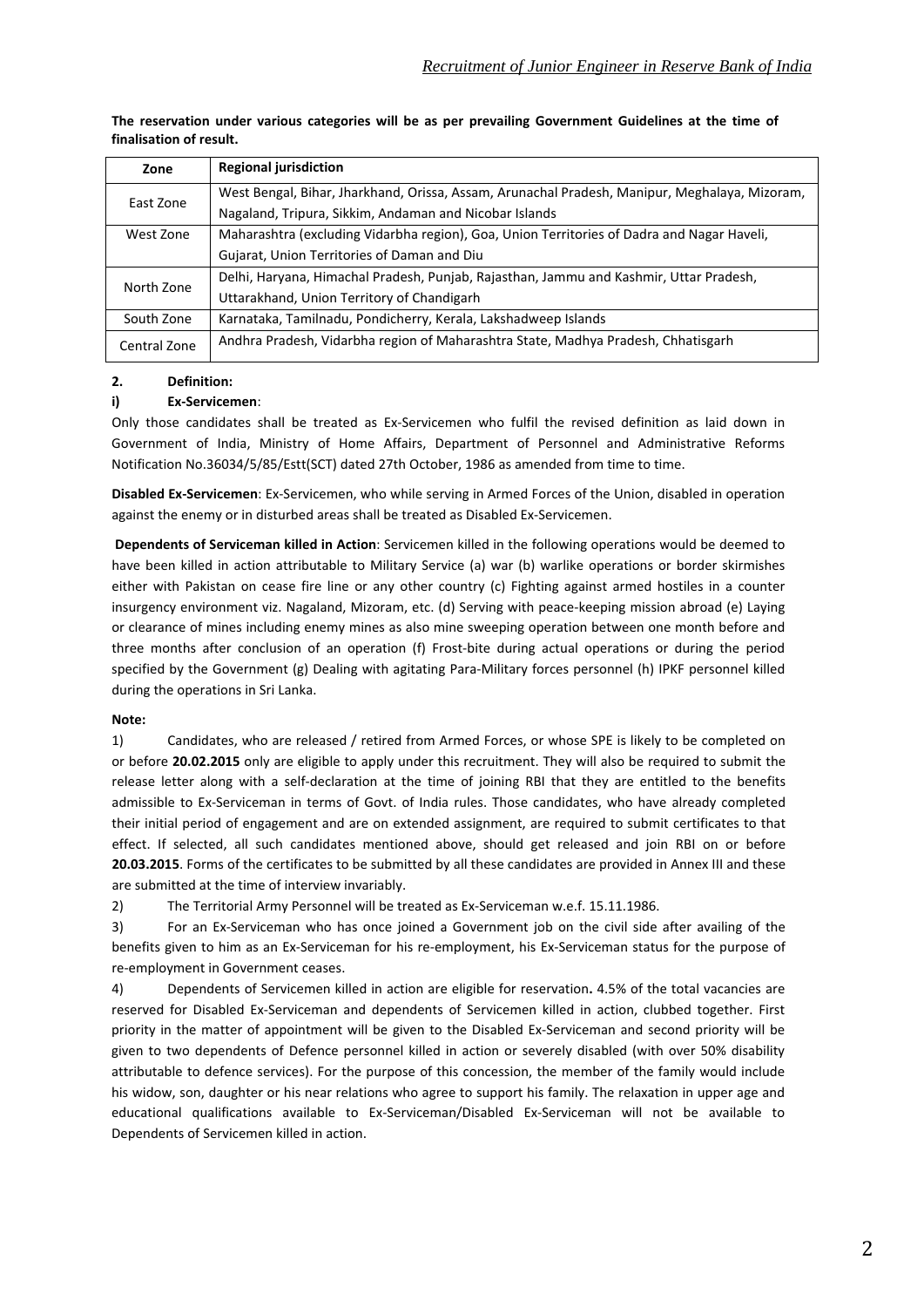# **3. Reservation for Persons with Disability (PWD**):

| Name of the Post             | Categories of disabled suitable for job                                                                                                                                                               |                        |                   |  |  |  |  |
|------------------------------|-------------------------------------------------------------------------------------------------------------------------------------------------------------------------------------------------------|------------------------|-------------------|--|--|--|--|
|                              | <b>OH</b>                                                                                                                                                                                             | нı                     | VH                |  |  |  |  |
| Jr. Engineer (Civil)         | (For Office job)<br>OA - One arm affected (Right or Left)<br>OL-One leg affected (Right or Left),<br>BL - Both legs affected but not arms<br>(For Field Job)<br>OA - One arm affected (Right or Left) | PD - Partially<br>deaf | Not<br>Identified |  |  |  |  |
| Jr. Engineer<br>(Electrical) | OA - One arm affected (Right or Left)<br>OL-One leg affected (Right or Left),<br>BL - Both legs affected but not arms                                                                                 | PD - Partially<br>deaf | Not<br>Identified |  |  |  |  |

(i) Candidates falling in the following categories of the disabled may apply:

(ii) Orthopedically Handicapped are those who have a physical defect or deformity which causes an interference with the normal functioning of the bones, muscles and joints. The degree of disability should be minimum 40% in these cases.

(iii) Hearing Impaired are those in whom the sense of hearing is non-functional for ordinary purposes of life. They do not hear or understand sounds at all, even with amplified speech. The cases included in this category will be those having hearing loss of more than 60 decibels in the better ear (profound impairment) or total loss of hearing in both ears.

The degree of disability should not be less than 40%

#### **(iv) The post is not identified for Visually Handicapped candidate.**

(v) The Persons with Disability (PWD) candidates should possess a latest Certificate to this effect issued by an authorized Government of India/State Government Department/ Hospital.

## **4. Eligibility Criteria :**

## **(a) Age (as on 01‐02‐2014)**:

Between 20 and 30 years. Candidates born not earlier than 02/02/1984 and not later than 01/02/1994 (both days inclusive) are only eligible to apply.

## **Relaxation in The Upper Age Limit**:

Upper age limit will be relaxed as under :

| Sr. No | Category                                                                                                                                                       | <b>Relaxation in Age</b>                                                                                                                |
|--------|----------------------------------------------------------------------------------------------------------------------------------------------------------------|-----------------------------------------------------------------------------------------------------------------------------------------|
| (i)    | Scheduled Caste / Scheduled Tribe (SC / ST)                                                                                                                    | By 5 years, i.e. up to 35 years                                                                                                         |
| (ii)   | Other Backward Classes (OBC)                                                                                                                                   | By 3 years, i.e. up to 33 years                                                                                                         |
| (iii)  | Persons with Disabilities (PWD)                                                                                                                                | By 10 years (GEN), 13 years (OBC) & 15<br>years (SC/ST)                                                                                 |
| (iv)   | Ex-Servicemen                                                                                                                                                  | To the extent of service rendered by<br>them in Armed Forces plus an additional<br>period of 3 years subject to maximum of<br>50 years. |
| (v)    | Widows/divorced women/ women judicially<br>separated who are not re-married                                                                                    | By 10 years                                                                                                                             |
| (vi)   | Candidates who had ordinarily been domiciled in<br>Kashmir Division of the State of Jammu and<br>Kashmir between 1st January, 1980 and 31st<br>December, 1989. | By 5 years                                                                                                                              |

#### NOTE: Cumulative Age Relaxation will not be available either under the above items or in combination with any **other items.**

Candidates seeking age relaxation are required to submit copies of necessary certificate(s) at the time of interview.

## **(b) Educational Qualifications (as on 01‐02‐2014):**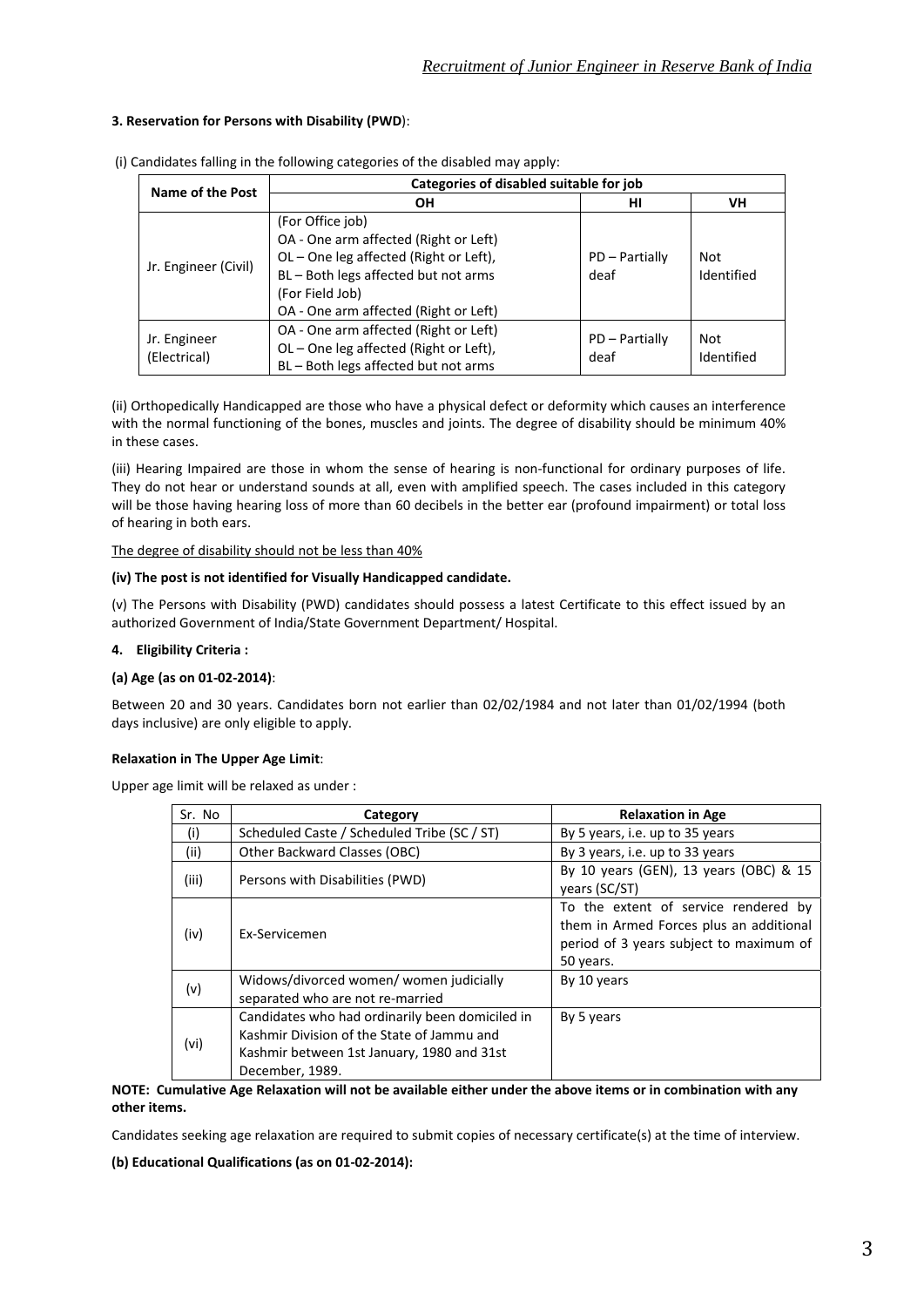**Junior Engineer (Civil)**: Minimum three years Diploma in Civil Engineering from a recognised Institute or University or Board with minimum 65% of marks (55% for SC/ST/PWD) or Degree in Civil Engineering from a recognised University with 55% marks (45% for SC/ST/PWD).

**Junior Engineer (Electrical)**: Minimum three years Diploma in Electrical or Electrical and Electronic Engineering from a recognised Institute or University or Board with minimum 65% of marks (55% for SC/ST/PWD) or Degree in Electrical or Electrical and Electronic Engineering from a recognised University with 55% marks (45% for SC/ST/PWD).

# **(c) Experience:**

**Junior Engineer (Civil)**: At least 2 years experience for Diploma holder or at least 1 year experience for Degree holders in execution and supervision of civil construction work and/ or civil maintenance of office buildings/ commercial buildings/ residential complexes with basic knowledge of RCC design and other civil works, working knowledge of computers, experience in preparation of tenders for civil works, etc.

**Junior Engineer (Electrical)**: At least 2 years experience for Diploma holder or at least 1 year experience for Degree holders in execution and supervision of electrical installations in large buildings/ commercial buildings having HT/ LT substations, central AC plants, lifts, UPS, DG sets, CCTV, Fire alarm system, etc.

## **(d) Job Description**:

**Junior Engineer (Civil)**: Handling and supervision of civil construction/ maintenance/ interior works, etc. of building related infrastructural system and other related jobs in office buildings and residential colonies.

**Junior Engineer (Electrical)**: Handling and supervision of electrical/ electro-mechanical/ electrical and electronics installations/ systems and other related jobs in office building and residential colonies.

(e) Candidate should know how to read/ write and speak one of the Official Languages of the State/ UT in the Zone. Some questions may be put in the local language at the time of interview, to ascertain the level of familiarity of the candidates with the one of the Official Language of the State/ UT in the zone. Candidate **should also be able to write and speak English fluently.** 

**5. Scheme of Selection:**

The Bank reserves the right to make the selection only by interview depending on the number of applications **received.**

| Sr.<br>No. | Name of Tests<br>(Objective)  | No. of<br><b>Questions</b> | <b>Maximum</b><br><b>Marks</b><br>(Total Weighted Score) | <b>Total</b><br>Time |
|------------|-------------------------------|----------------------------|----------------------------------------------------------|----------------------|
|            | English Language              | 50                         | 50                                                       |                      |
|            | <b>Engineering Discipline</b> | 50                         | 100                                                      | Hours                |
|            | <b>General Awareness</b>      | 50                         | 50                                                       | (composite)          |
|            | Total                         | 150                        | 200                                                      |                      |

If required the Online Examination for 200 marks will be held on **30.03.2014**

i) The above tests except the Test of English Language will be available bilingually, i.e. in English and Hindi.

ii) A candidate has to qualify in each part of the Objective test separately. There will be negative marks **for wrong answers in the Objective tests. 1/4 mark will be deducted for each wrong answer.**

iii) **Other detailed information regarding the examination will be given in an Information Handout,** which will be made available for the candidates to download along with the Admission Letter for examination **from the RBI's website.**

iv) Roll No. of the candidates successful in Online Examination will be available on the Bank's website and a brief notice thereof will be published in leading newspapers in mid **April 2014**.

v) **STANDARDIZED SCORES**: If the exam is conducted in more than one session, the scores obtained by each of the candidates in different sessions will be equated using equipercentile method.

vi) **CUTOFF SCORE:** Each candidate will have to secure a minimum score in each of the tests as well as on the Total Weighted Score to be called for interview. Mere passing in individual tests may not be sufficient as candidates should also score sufficiently high on Total in order of merit to be called for interview. A candidate should qualify both in the Online Exam and interview for being considered for appointment.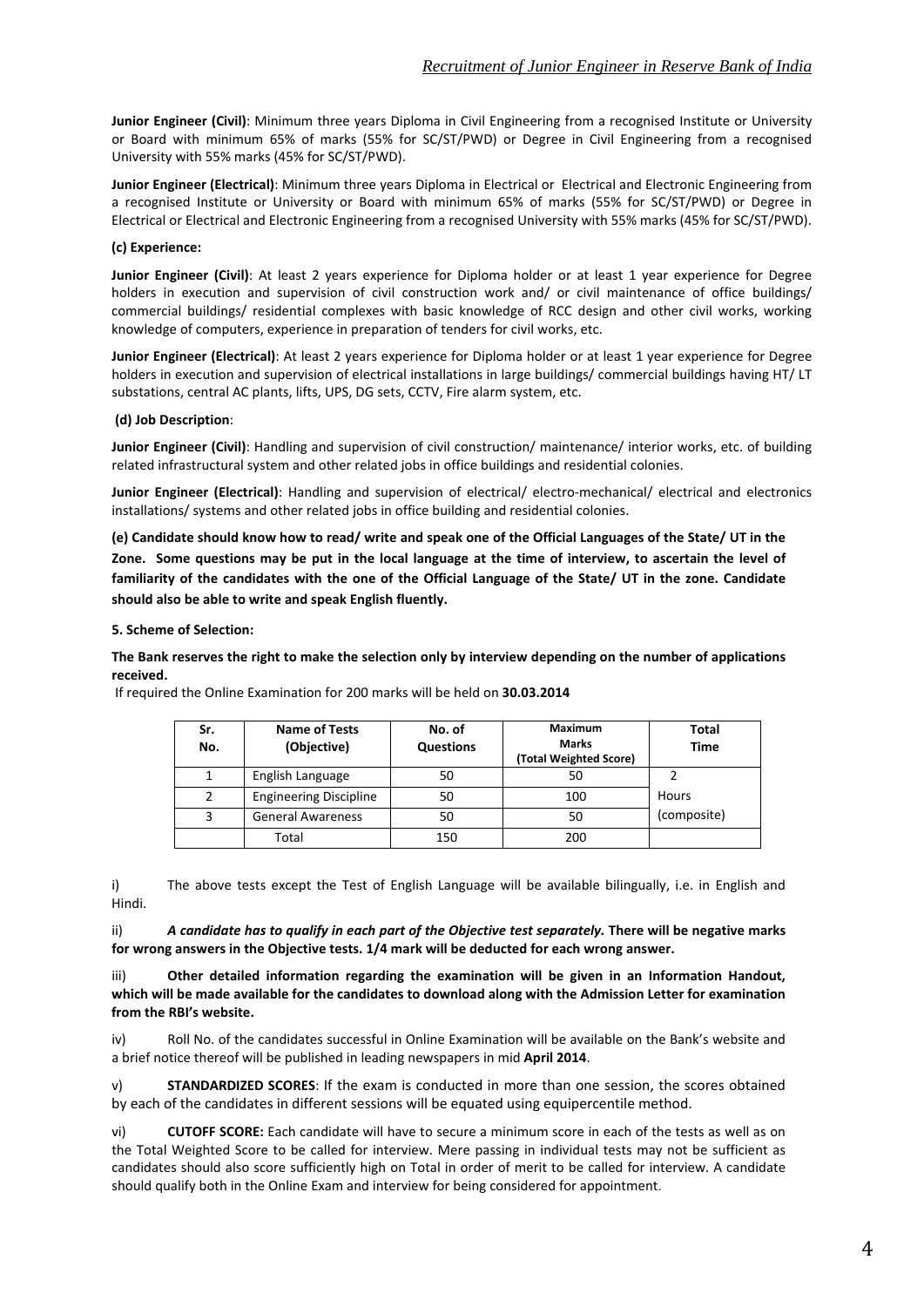#### **6. Examination Centers**:

(i) The examination will be conducted online in venues across many centres in India. The list of Examination centres is available in **Annex II.**

(ii) The Bank, however, reserves the right to cancel any of the Examination Centres and/ or add some other Centres, depending upon the response, administrative feasibility, etc.

(iii) As far as possible candidates will be allotted to a centre of his/her choice. However, the Bank also reserves the right to allot the candidate to any centre other than the one he/she has opted for and a **candidate may be allocated a centre of exam outside the State/UT/ Zone for which vacancies he/she is applying.**

(iv) Candidate will appear for the examination at an Examination Centre at his/ her own risks and expenses and the Bank will not be responsible for any injury or losses etc. of any nature.

(v) No request for change of centre for Examination shall be entertained.

#### **7. Service Conditions / Career Prospects:**

#### (i) **Pay Scale:**

Selected Candidates will draw a starting basic pay of ₹ 12,370/- per month (i.e. ₹ 8,040/- plus nine advance increments admissible to Junior Engineers) in the scale of ₹8,040 – 410 – 9270 – 500 – 11270 – 550 – 13470 – 650 – 15420 – 720 – 16140 – 990 – 20100 (20 years) and other allowances, viz. Dearness Allowance, House Rent Allowance, City Compensatory Allowance, Transport Allowance etc., as admissible from time to time. At present, initial monthly Gross emoluments for Junior Engineer (Civil/ Electrical) is approximately  $\bar{z}$  30,929/-. Graduate candidates are eligible for two more advance increments.

#### **(ii) Perquisites:**

Bank's accommodation subject to availability, reimbursement of expenses for maintenance of vehicle for official purpose, Newspaper, Brief case, Book Grant, Allowance for furnishing of residence, etc. as per eligibility. Dispensary facility besides reimbursement of medical expenses for OPD treatment/hospitalization as per eligibility; Interest free Festival Advance, Leave Fare Concession (once in two years for self, spouse and eligible dependents). Loans and Advances at concessional rates of interest for Housing, Car, Education, Consumer Articles, Personal Computer, etc. The recruits will be governed by the Defined Contribution New Pension Scheme, in addition to the benefit of Gratuity.

**(iii)** There are reasonable prospects for promotion to higher grades.

**(iv)** Selected candidates will be initially posted in the Bank's office within the Recruitment Zone for which they had applied. However, they are liable to be transferred in administrative exigencies to centres grouped and classified into East, West, North, South and Central Zone offices as under:

- (i) East Zone: Kolkata, Bhubaneswar, Guwahati, Patna, Shilong, Agartala, Gangtok
- (ii) West Zone: Ahmedabad, Mumbai (including Belapur, Byculla), Pune, Panaji
- (iii) North Zone: Chandigarh, Simla, Jaipur, Jammu / Srinagar, Kanpur, Lucknow, Dehradun, New Delhi, Ranchi
- (iv) South Zone: Bangalore, Chennai, Kochi, Thiruvananthapuram
- (v) Central Zone: Bhopal, Raipur, Nagpur, Hyderabad

#### **8. How to Apply**

## **Candidates can apply online only from 30.01.2014 to 20.02.2014 and no other mode of application will be accepted.**

**Pre‐Requisites for Applying Online** (i) Before applying online, candidates should scan their photograph and signature ensuring that both the photograph and signature adhere to the required specifications as given in Annex I to this Advertisement. (ii) The candidates should keep the necessary credit/debit card/net banking details ready to make **online payment** of the requisite application fee. (iii) In case of **Offline Payment i.e. CBS (specified bank branches),** candidates have to apply online, obtain a fee payment challan and then remit the necessary application fees. (iv) The candidates should have a valid personal email ID, which should be kept active till the declaration of results of this recruitment process. RBI may send intimation about downloading Admission Letters through e mail and SMS. Under no circumstances, a candidate should share with/mention e‐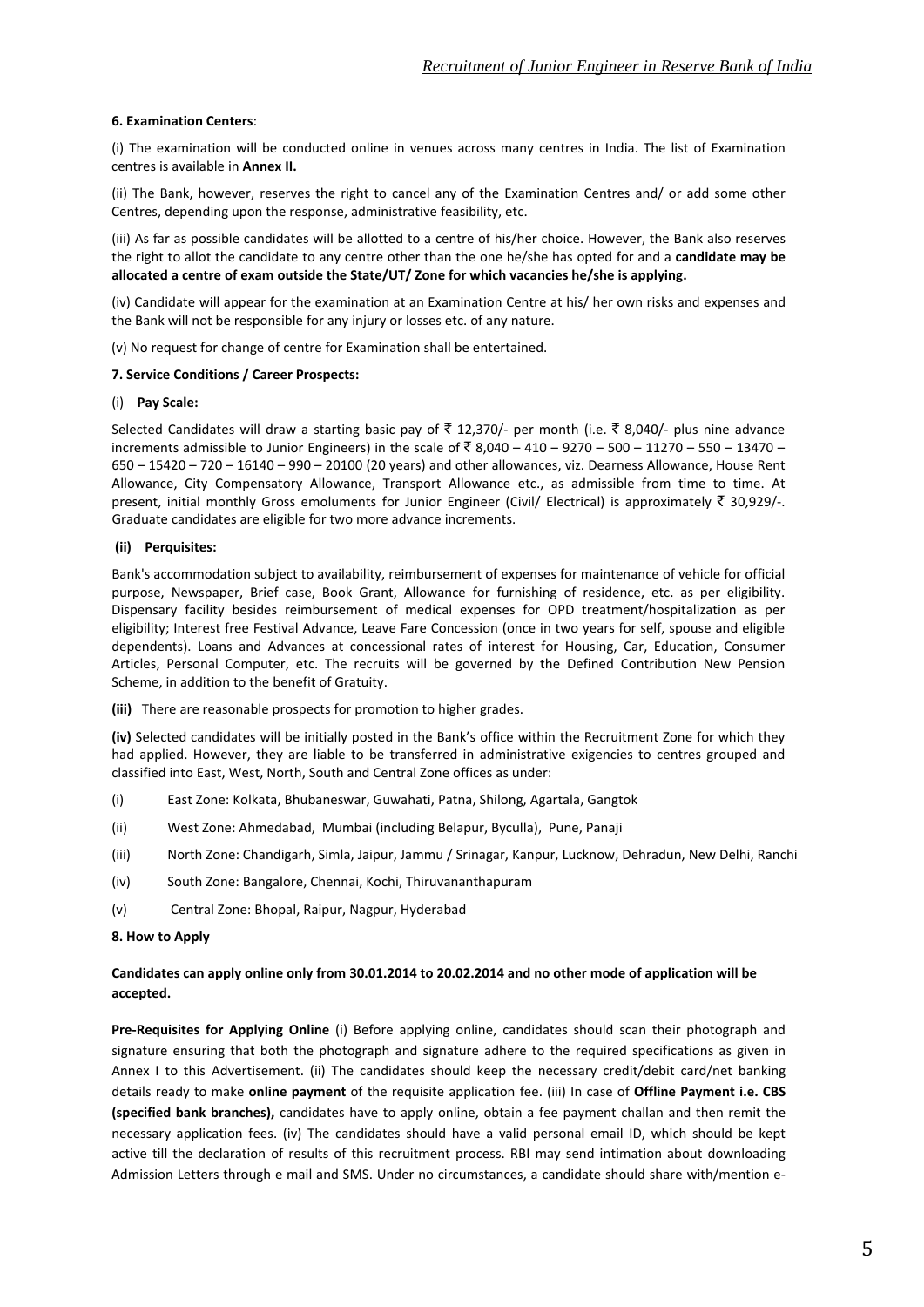mail ID to / of any other person. In case a candidate does not have a valid personal e-mail ID, he/she should create his/her new e‐mail ID before applying on‐line and must maintain that email account.

|            | For SC/ST/PWD/Ex Serviceman category (₹) | For General/ OBC category (₹) |          |                       |        |
|------------|------------------------------------------|-------------------------------|----------|-----------------------|--------|
| Exam Fee   | Intimation<br>charges                    | Total                         | Exam Fee | Intimation<br>charges | Total  |
| <b>NIL</b> | 50.00                                    | 50.00                         | 550.00   | 50.00                 | 600.00 |

## **Application Fees/ Intimation Charges (NON‐REFUNDABLE)**:

Fees once paid will neither be refunded nor be adjusted against any future recruitment projects. Bank Transaction charges for Offline/ Online Payment of application fees/ intimation charges will have to be borne by the candidate

**Procedure for applying online** (1) Candidates are first required to go to Home Page of the RBI website [www.rbi.org.in](http://www.rbi.org.in/) and click on the link "Recruitment for the post of Junior Engineer (Civil/ Electrical)" to open the On-Line [Application](http://ibpsreg.sifyitest.com/rbijejan14/) Form. (2) Candidates will have to enter their basic details and upload the photograph and signature in the online application form. Candidates are required to upload their photograph and signature as per the specifications given in the Guidelines for Scanning and Upload of Photograph and Signature (Annex I).

**Mode of Payment** Candidates have the option of making the payment of requisite fees either through the **ONLINE** mode or the **OFFLINE** mode:

## **(1) Payment of fees via the ONLINE MODE**

(i) Candidates should carefully fill in the details in the On‐Line Application at the appropriate places very carefully and click on the "SUBMIT" button at the end of the On‐Line Application format. Before pressing the "SUBMIT" button, candidates are advised to verify every field filled in the application. The name of the candidate or his /her father/husband etc. should be spelt correctly in the application as it appears in the certificates/mark sheets. Any change/alteration found may disqualify the candidature.

(ii) The application form is integrated with the payment gateway and the payment process can be completed by following the instructions.

(iii) The payment can be made by using only Master/ Visa Debit or Credit cards or Internet Banking by providing information as asked on the screen.

(iv) In case candidates wish to pay fees through the online payment gateway after the upload of photograph and signature an additional page of the application form is displayed wherein candidates may follow the instructions and fill in the requisite details.

(v) If the online transaction has been successfully completed a Registration Number and Password will be generated. Candidates should note their Registration Number and Password for future reference.

(vi) If the online transaction has not been successfully completed then the following message is displayed 'Your online transaction was unsuccessful. Please register again' Candidates may then **revisit the 'Apply Online**' link and fill in their application details again.

(vii) On successful completion of the transaction, an e-receipt will be generated.

(viii) Candidates are required **to take a printout of the e‐receipt**.

(ix) Amount of fees debited for unsuccessful transaction will be refunded to the candidate's account in due course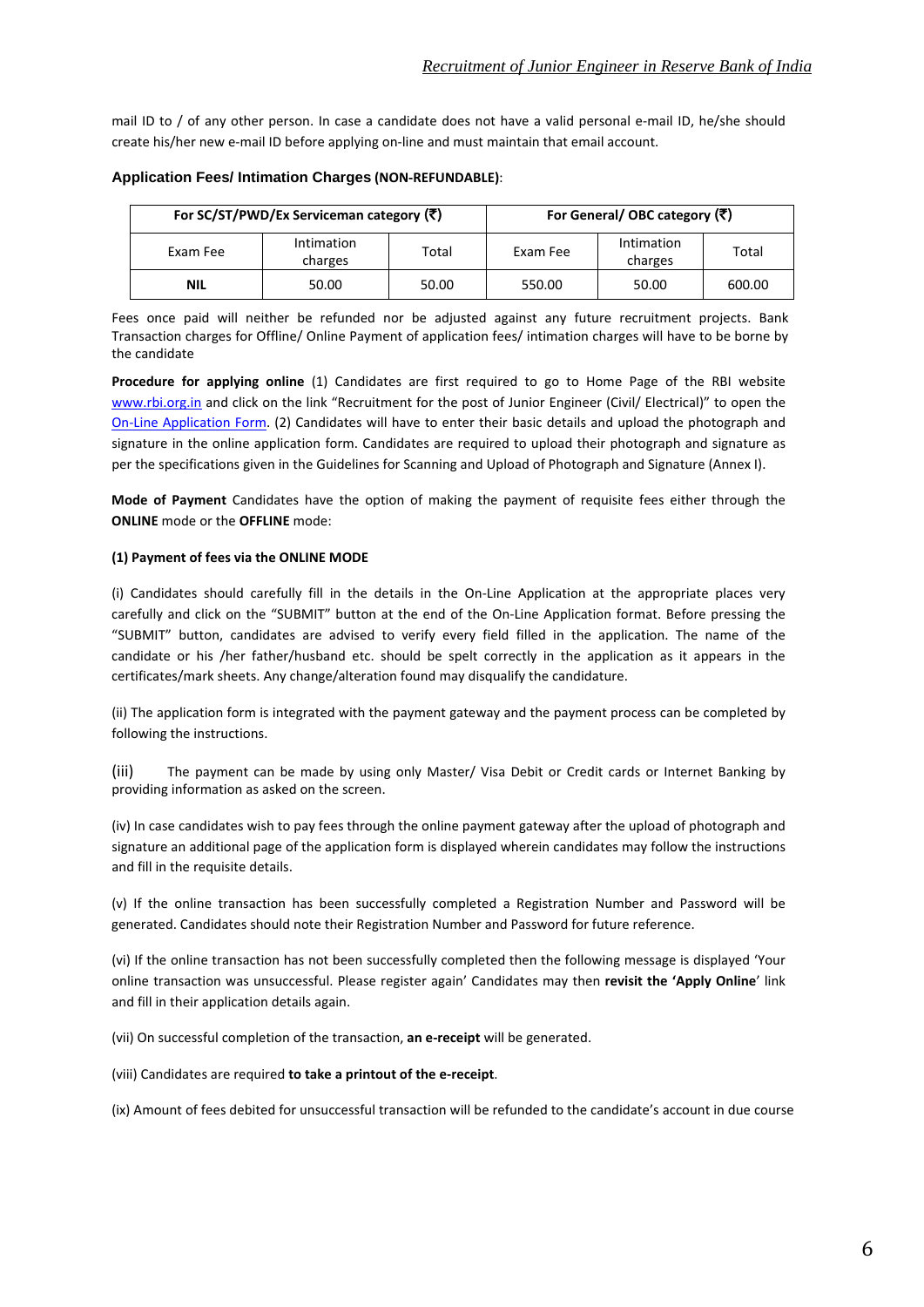# **Note:**

• After submitting your payment information in the online application form, please wait for the intimation from the server, DO NOT press Back or Refresh button in order to avoid double charge.

• For Credit Card users: All prices are listed in Indian Rupees. If you use a non‐Indian credit card, your bank will convert to your local currency based on prevailing exchange rates.

• To ensure the security of your data, please close the browser window once your transaction is completed.

• In case the candidate is unable to fill in the application form in one go, he/ she can save the data already entered. When the data is saved, a provisional registration number and password will be generated by the system and displayed on the screen. Candidate should note down the Provisional registration number and password. An Email & SMS indicating the Provisional Registration number and Password will also be sent. They can reopen the saved data using Provisional registration number and password and edit the particulars, if needed. This facility will be available three times only. Once the application is filled in completely, candidate should submit the data.

The generation of registration id, password, SMS & e-mail is not the final confirmation of the successful submission of fees against the on-line application form unless the e-receipt is generated.

#### **(2) Payment of fees via OFFLINE MODE (at counters of specified Bank branches):** Payment of fee through the offline mode can be made through the **CBS branches of any one of the following**

## **7 Public Sector Banks‐**

#### *Bank of Baroda, Bank of India, Bank of Maharashtra, Central Bank of India, Indian Overseas Bank, Punjab National Bank, United Bank of India*

Candidates should carefully fill in the details in the On‐Line Application at the appropriate places very carefully and click on the "SUBMIT" button at the end of the On‐Line Application format. Before pressing the "SUBMIT" button, candidates are advised to verify every field filled in the application. A Provisional Registration Number and Password will be generated by the system and displayed on the screen. Candidate should note down the Registration Number and Password. An Email & SMS indicating the Provisional Registration number and Password will also be sent. The name of the candidate or his /her father/husband etc. should be spelt correctly in the application as it appears in the certificates/mark sheets. Any change/alteration found may disqualify the candidature.

In case the candidate is unable to fill in the application form in one go, he/ she can save the data already entered. When the data is saved, a provisional registration number and password will be generated by the system and displayed on the screen. Candidate should note down the Provisional registration number and password. An Email & SMS indicating the Provisional Registration number and Password will also be sent. They can reopen the saved data using Provisional registration number and password and edit the particulars, if needed. This facility will be available three times only. Once the application is filled in completely, candidate should submit the data. Candidates should take a printout of the system generated fee payment challan immediately. No change/edit will be allowed after submission.

#### **The registration at this stage is provisional.**

**Fee Payment**: Fee payment will be accepted at the CBS branches of the banks listed above from 2nd working day after registration and can be made within three working days. System generated fee payment challan will be used for depositing fee. (For example: If one has registered on 08.02.2014, then he/she will be able to deposit the fee from 11.02.2014 to 15.02.2014, considering 9.02.2014 is a non-working day). Once fee has been paid, the registration process is completed. The Bank charges, if any, will be borne by the candidate. Candidate will receive registration confirmation by SMS/e-mail after two working days from the date of payment of fees. Please ensure to furnish correct Mobile number / e-mail address to receive the registration confirmation.

#### Note- - There is also a provision to reprint the submitted application containing fee details, three days after **fee payment.**

After completing the procedure of applying on-line including payment of fees, the candidate should take a printout of the system generated on‐line application form **three days after fee payment**, ensure the particulars filled in are accurate and retain it along with Registration Number and Password for future reference. The print out of application form and/or fee details may be retained by the candidate and need not be sent to any address.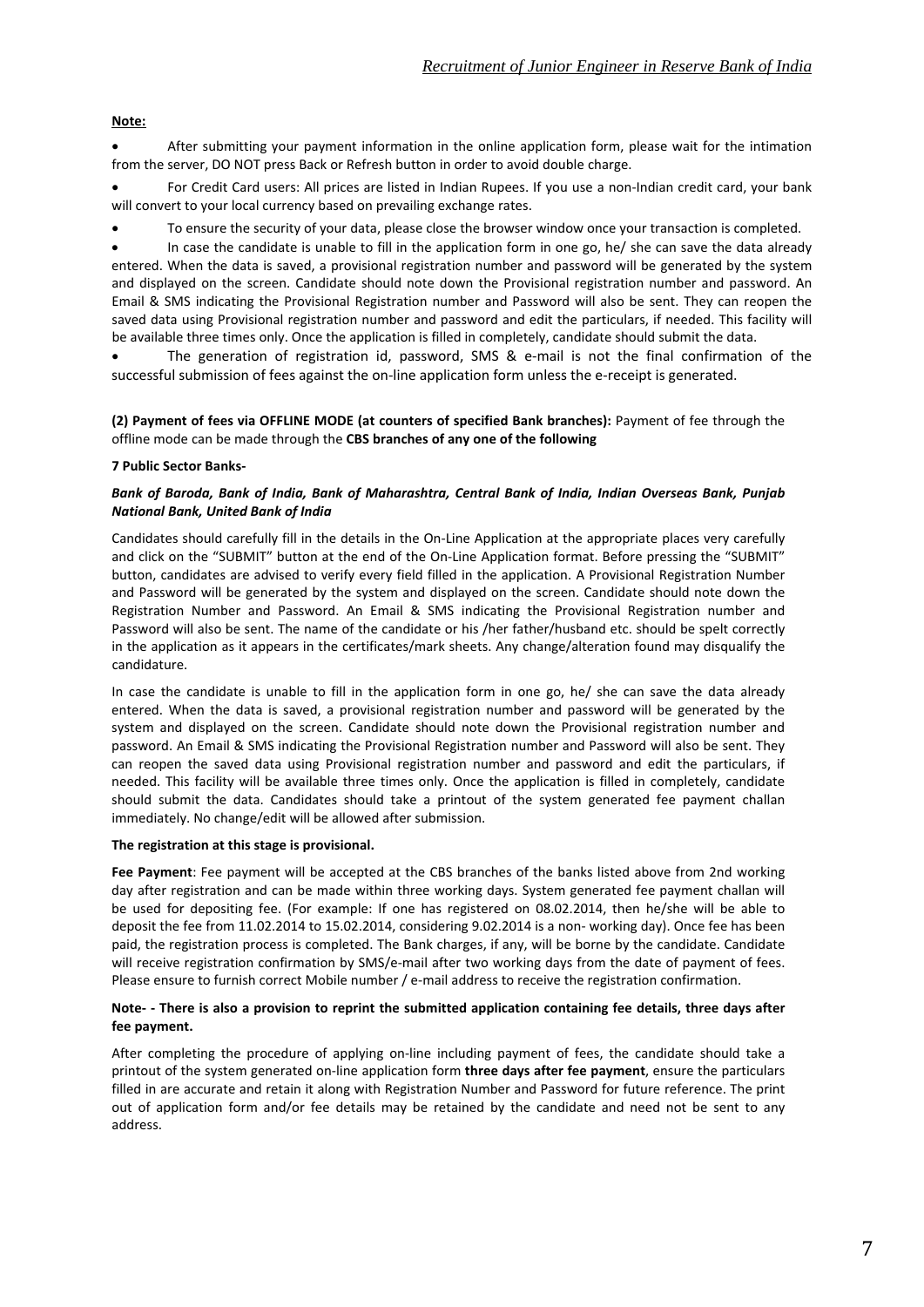**Please note that all the particulars mentioned in the online application including Name of the Candidate,** Category, Date of Birth, Address, Mobile Number, Email ID, Centre of Examination etc. will be considered as **final and no modifications will be allowed after submission of the online application form. Candidates are** hence requested to fill in the online application form with the utmost care as no correspondence regarding **change of details will be entertained. RBI will not be responsible for any consequences arising out of** furnishing of incorrect and incomplete details in the application or omission to provide the required details in **the application form.**

An email/ SMS intimation with the Registration Number and Password generated on successful registration of the application will be sent to the candidate's email ID/ Mobile Number specified in the online application form as a system generated acknowledgement. **If candidates do not receive the Email and SMS intimations at the email ID/ Mobile number specified by them, they may consider that their online application has not been successfully registered.**

**An online application which is incomplete in any respect such as without photograph and signature uploaded in the online application form will not be considered as valid.**

Candidates are advised in their own interest to apply on-line much before the closing date and not to wait till the last date for depositing the fee to avoid the possibility of disconnection/inability/failure to log on the **RBI's website on account of heavy load on internet/website jam.**

RBI does not assume any responsibility for the candidates not being able to submit their applications within the last date on account of the aforesaid reasons or for any other reason beyond the control of RBI. Please note that the above procedure is the only valid procedure for applying. No other mode of application or **incomplete steps would be accepted and such applications would be rejected.**

Any information submitted by an applicant in his/ her application shall be binding on the candidate personally and he/she shall be liable for prosecution/ civil consequences in case the information/ details furnished by him/ her are found to be false at a later stage.

#### **9. General Rules/ Instructions**:

(i) Candidates can apply only for one post and also for one Zone. If there are multiple registrations, the last registration will be retained.

(ii) Candidates **need not submit /send at any address, application printouts** or any certificates or copies thereof at the time of online application. Their candidature will be considered on the strength of the information declared in the application. If at any stage, it is found that any information furnished in the online application is false/ incorrect or if according to RBI, the candidate does not satisfy the eligibility criteria, his/ her candidature/ appointment is liable to be cancelled/ terminated.

(iii) All educational qualifications should have been obtained from recognised board/ universities/ institutions in India or abroad. If grades are awarded instead of marks, candidates should clearly indicate its numerical equivalent.

(iv) RBI shall not entertain requests from the candidates seeking advice about their eligibility to apply.

(v) All registered candidates will be required to download the Admission Letters from RBI's website which will be made available at appropriate time but well before the online test date. Intimation about the same will be sent by Email / SMS. RBI will not be responsible for non‐delivery of sms/e‐mail.

(vi) The candidates will have to appear for the exam at their own cost. However, candidates called for interview are entitled to 2nd AC to & fro railway fare/ bus fare by shortest route from the place of their residence/ work to the place of interview, whichever is nearer, on production of evidence of travel (Rail / bus ticket/receipt etc).

(vii) The candidates' name as appearing in the Admission Letter (as provided during the process of registration) and the name as appearing on the currently valid photo identity proof (brought for identity verification at the venue for examination) must match exactly. Female candidates who may/ have changed first/ last/ middle name post marriage must take special note of this aspect. In case of mismatch of name (on Admission Letter and currently valid photo identity proof) the candidates will not be allowed to appear for the examination. It is the responsibility of the candidate to ensure that they have proper identification.

(viii) Documents relating to Age/Qualification/Category etc. will have to be submitted at the time of interview by the candidates called for interview. Caste certificate by candidate seeking reservation as SC/ST/OBC should be in the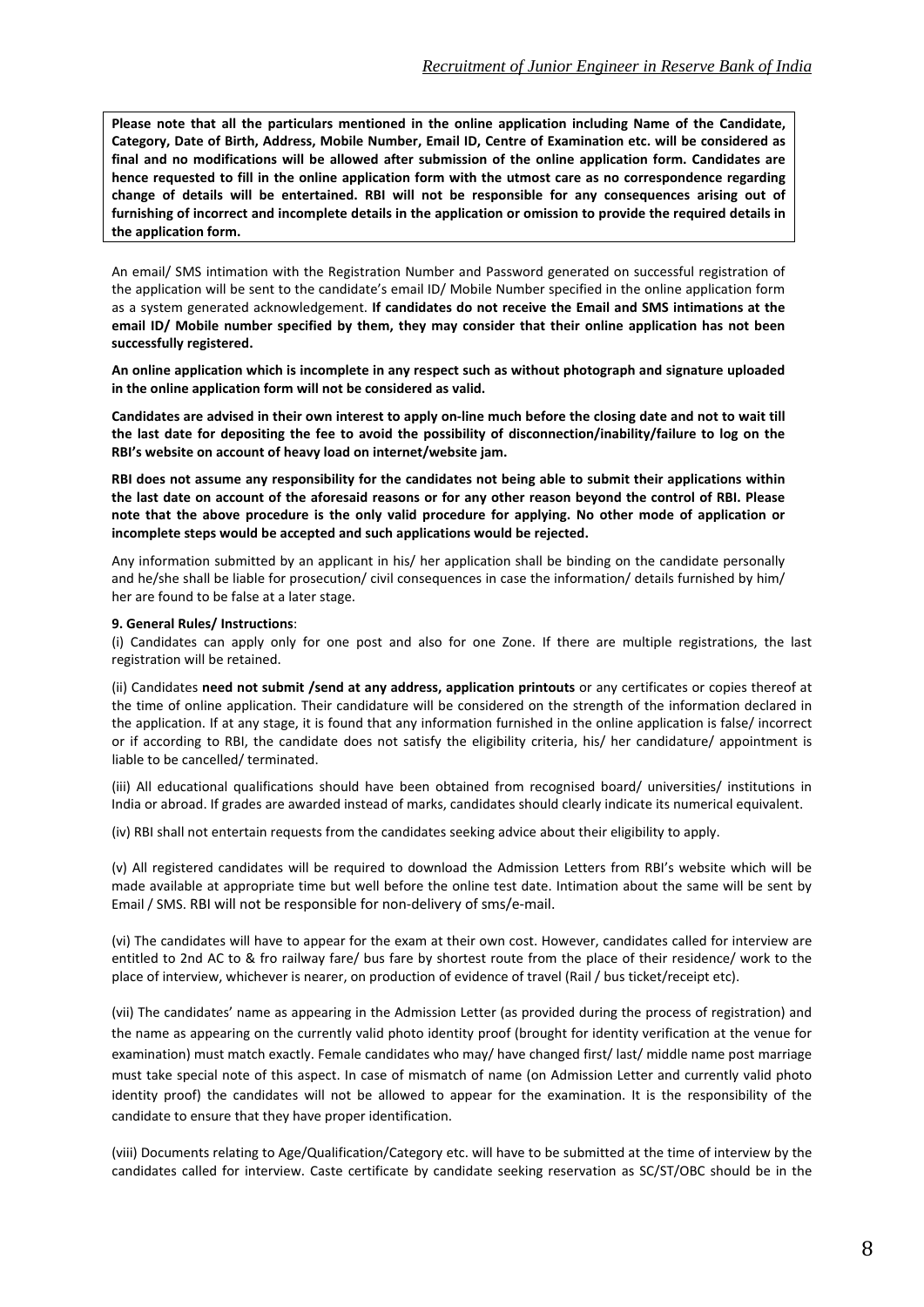prescribed proforma from the competent authority indicating clearly the candidate's caste, the Act/Order under which the caste is recognised as SC/ST/OBC and the village/town the candidate is originally a resident of.

(ix) Candidates seeking age relaxation are required to submit copies of necessary certificate(s) at the time of interview.

(x) A declaration is required to be submitted in the prescribed format by candidate seeking reservation as OBC, that he/she does not belong to the creamy layer as on date of interview. The OBC certificate containing the non-creamy clause should have been issued after 01.02.2014.

(xi) Candidates serving in Government/Quasi Government offices, Public Sector Undertaking including Nationalised Banks and financial Institutions will be required to submit 'No Objection Certificate' from their employer at the time of interview, failing which their candidature may not be considered and travelling expenses, if any, otherwise admissible, will not be paid. Before appointment in RBI, a proper discharge certificate from the employer will have to be produced.

(xii) At the time of online examination/interview, if a candidate is (or has been) found guilty of: (i) using unfair means during the examination or (ii) impersonating or procuring impersonation by any person or (iii) misbehaving in the examination hall or taking away the question booklet (or any part thereof)/answer sheet from the examination hall or (iv) resorting to any irregular or improper means in connection with his/her candidature for selection or (v) obtaining support for his/her candidature by any unfair means, such a candidate may, in addition to rendering himself/herself liable to criminal prosecution, be liable:

a) to be disqualified from the examination for which he/she is a candidate

b) to be debarred, either permanently or for a specified period, from any examination or recruitment conducted by RBI.

(xiii) RBI would be analysing the responses of a candidate with other appeared candidates to detect patterns of similarity. On the basis of such an analysis, if it is found that the responses have been shared and scores obtained are not genuine/valid, RBI reserves the right to cancel his/her candidature.

(xiv) Canvassing in any form will be a disqualification.

(xv) In all correspondence with RBI, **Registration number received on submission of application and Roll no.** indicated in 'Admission Letter' must be quoted.

(xvi) In all matters regarding eligibility, conduct of examinations, interview, assessment, prescribing minimum qualifying standards in online examination and interview, in relation to number of vacancies and communication of result, RBI's decision shall be final and binding on the candidates and no correspondence shall be entertained in this regard.

(xvii) Mobile phones, pagers or any other communication devices are not allowed inside the premises, where the examination is being conducted. Any infringement of these instructions shall entail disqualification including ban from future examinations. Arrangement for safekeeping of these articles cannot be assured

(xviii) Candidates are not permitted to use or have in possession of calculators in examination premises.

(xxi) RBI will not furnish the mark‐sheet to candidates. However, the online examination and interview marks may be available on RBI's website after the declaration of the final result.

(xxii) The post is also open to the employees of RBI (staff candidates) who satisfy the eligibility criteria.

(xxiii) Any legal proceedings in respect of any matter of claim or dispute arising out of this advertisement and / or an application in response thereto can be instituted only in Mumbai and courts/ tribunals/ forums at Mumbai only shall have sole and exclusive jurisdiction to try any cause / dispute.

(xxiv) Candidate's admission to the test / interview is strictly provisional. The mere fact that the Admission Letter has been issued to the candidate does not imply that his candidature has been finally cleared by RBI.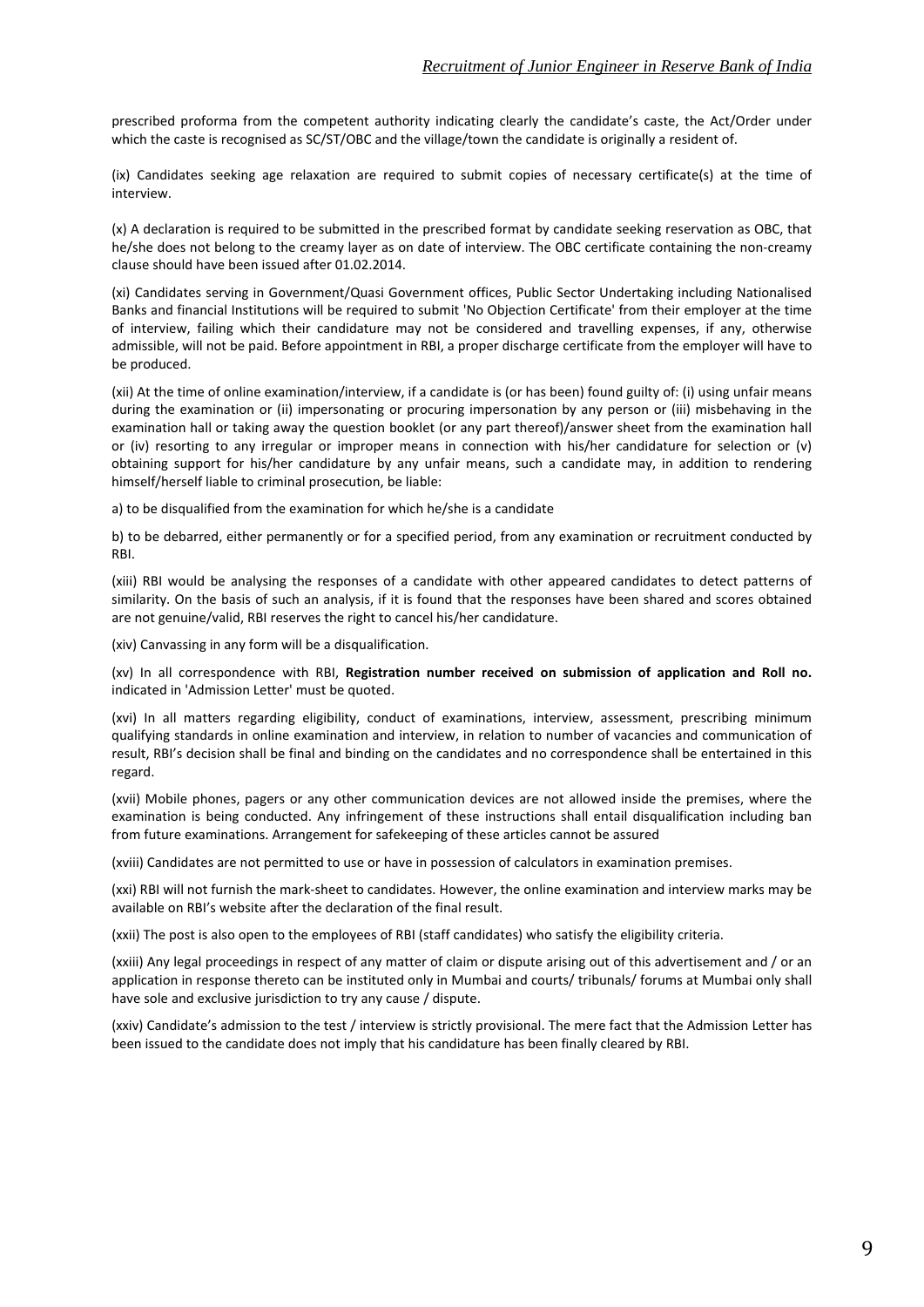#### *Annex I*

# **GUIDELINES FOR SCANNING THE PHOTOGRAPH & SIGNATURE**

Before applying online a candidate will be required to have a scanned (digital) image of his/her photograph and signature as per the specifications given below.

# **(i) PHOTOGRAPH IMAGE :**

- Photograph must be a recent passport style colour picture.
- The picture should be in colour, against a light-coloured, preferably white, background.
- Look straight at the camera with a relaxed face
- If the picture is taken on a sunny day, have the sun behind you, or place yourself in the shade, so that you are not squinting and there are no harsh shadows
- If you have to use flash, ensure there's no "red‐eye"
- If you wear glasses make sure that there are no reflections and your eyes can be clearly seen.
- Caps, hats and dark glasses are not acceptable. Religious head wear is allowed but it must not cover your face.
- Dimensions 200 x 230 pixels (preferred)
- Size of file should be between 20kb-50 kb

• Ensure that the size of the scanned image is not more than 50KB. If the size of the file is more than 50 KB, then adjust the settings of the scanner such as the DPI resolution, no. of colours etc., during the process of scanning.

# **(ii) SIGNATURE IMAGE:**

- The applicant has to sign on white paper with Black Ink pen.
- The signature must be signed only by the applicant and not by any other person.
- The signature will be used to put on the Hall Ticket and wherever necessary.
- If the Applicant's signature on the answer script, at the time of the examination, does not match the signature on the Hall Ticket, the applicant will be disqualified.
- Dimensions 140 x 60 pixels (preferred)
- Size of file should be between 10kb 20kb
- Ensure that the size of the scanned image is not more than 20KB

# **(iii) SCANNING THE PHOTOGRAPH & SIGNATURE:**

- Set the scanner resolution to a minimum of 200 dpi (dots per inch)
- Set Colour to True Colour
- File Size as specified above

• Crop the image in the scanner to the edge of the photograph/signature, then use the upload editor to crop the image to the final size (as specified above).

• The image file should be JPG or JPEG format. An example file name is : image01.jpg or image01.jpeg Image dimensions can be checked by listing the folder files or moving the mouse over the file image icon.

Candidates using MS Windows/MSOffice can easily obtain photo and signature in .jpeg format not exceeding 50KB & 20KB respectively by using MS Paint or MSOffice Picture Manager. Scanned photograph and signature in any format can be saved in .jpg format by using 'Save As' option in the File menu and size can be reduced below 50KB (photograph) & 20KB (signature) by using crop and then resize option (Please see point (i) & (ii) above for the pixel size) in the 'Image' menu. Similar options are available in other photo editor also.

If the file size and format are not as prescribed, an error message will be displayed.

While filling in the Online Application Form the candidate should fill in all his/her details on Page 1. After verifying that the details filled in are correct and clicking on the 'Submit/ Next' button a link will be provided on Page 2 of the online application form to upload his/her photograph and signature.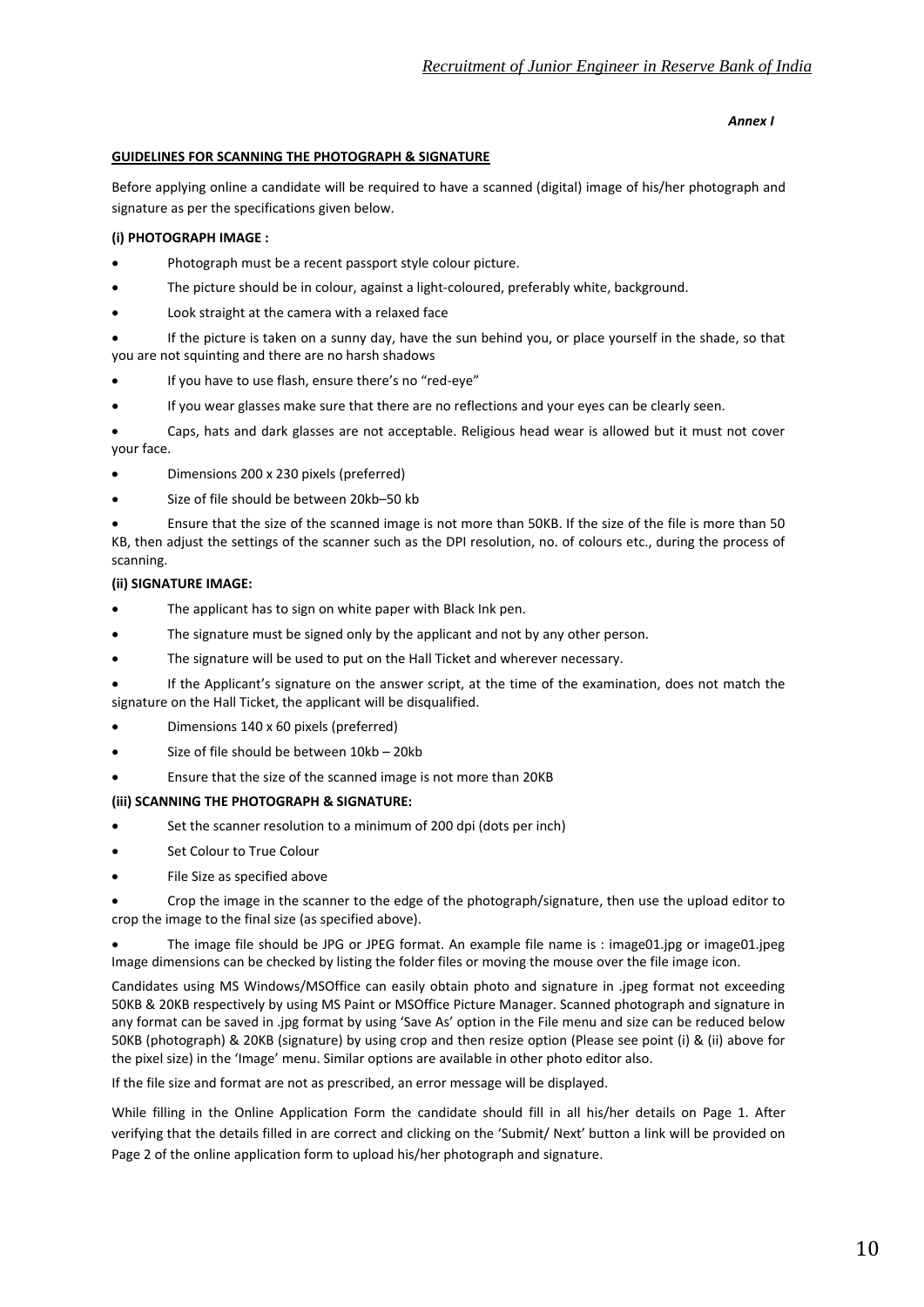#### **(iv) Procedure for Uploading the Photograph and Signature**

- There will be two separate links for uploading Photograph and Signature
- Click on the respective link "Upload Photograph / Signature"
- Browse & Select the location where the Scanned Photo / Signature file has been saved.
- Select the file by clicking on it
- Click the 'Upload' button
- Your Online Application will not be registered unless you upload your photo and signature as specified.

#### **Note :**

• In case the face in the photograph or signature is unclear the candidate's application will be rejected.

• Candidates are advised to take a printout of their system generated online application forms after registering.

• In case the photograph or signature is unclear, the candidate may edit his/her application and re upload his/her photograph or signature.

#### *Annex II*

#### **The list of Examination centres**

| 1. | Agartala    | 9.  | Gangtok   | 17  | Lucknow   | 25. | Ranchi             |
|----|-------------|-----|-----------|-----|-----------|-----|--------------------|
| 2. | Ahmedabad   | 10. | Guwahati  | 18. | Mumbai    | 26. | Shillong           |
| 3. | Bangalore   | 11. | Hyderabad | 19. | Nagpur    | 27. | Shimla             |
| 4. | Bhopal      | 12. | Jaipur    | 20. | New Delhi | 28. | Srinagar           |
| 5. | Bhubaneswar | 13  | Jammu     | 21. | Panaii    | 29. | Thiruvananthapuram |
| 6. | Chandigarh  | 14. | Kanpur    | 22. | Patna     |     |                    |
| 7. | Chennai     | 15. | Kochi     | 23. | Pune      |     |                    |
| 8. | Dehradun    | 16. | Kolkata   | 24. | Raipur    |     |                    |